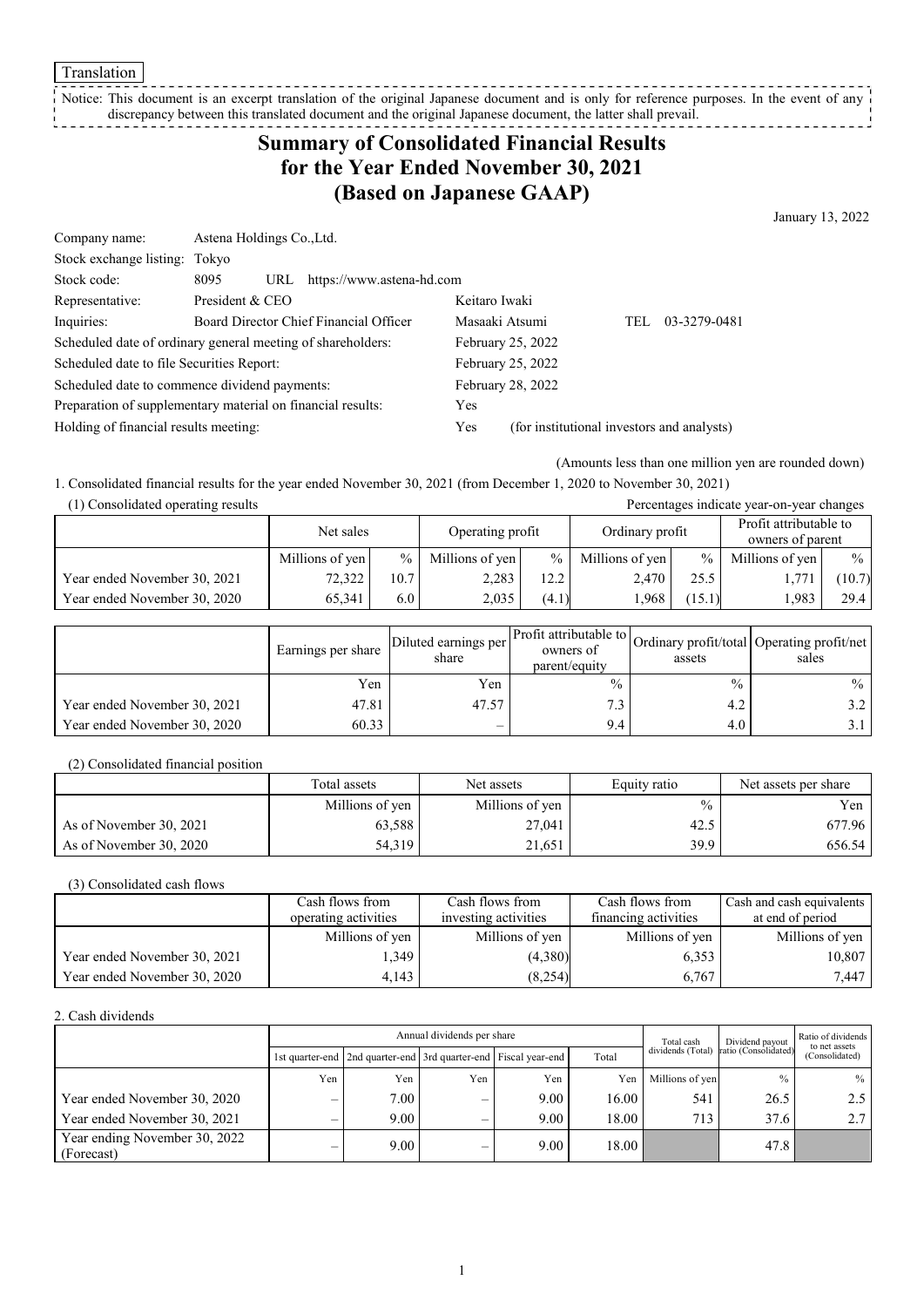3. Forecast of consolidated financial results for the year ending November 30, 2022 (from December 1, 2021 to November 30, 2022)

|                                   |                 |   |                   |   |                     |   |                                            |               | Percentages indicate year-on-year changes |
|-----------------------------------|-----------------|---|-------------------|---|---------------------|---|--------------------------------------------|---------------|-------------------------------------------|
|                                   | Net sales       |   | Operating profit  |   | Ordinary profit     |   | Profit attributable to<br>owners of parent |               | Earnings per share                        |
|                                   | Millions of yen |   | % Millions of yen |   | $%$ Millions of yen |   | $%$ Millions of yen                        | $\frac{0}{0}$ | Yen                                       |
| Six months ending<br>May 31, 2022 | 25,000          | – | 000.1             | _ | 000.1               | - | 000.1                                      | –             | 25.08                                     |
| Full year                         | 50,000          |   | .,700             |   | 1,600               | – | 1,500                                      |               | 37.62                                     |

Yes

4. Notes

(1) Changes in significant subsidiaries during the year ended November 30, 2021

(changes in specified subsidiaries resulting in the change in scope of consolidation):

| (2) Changes in accounting policies, changes in accounting estimates, and restatement of prior period financial statements |                |
|---------------------------------------------------------------------------------------------------------------------------|----------------|
| Changes in accounting policies due to revisions to accounting standards and other regulations:                            | No.            |
| Changes in accounting policies due to other reasons:                                                                      | No             |
| Changes in accounting estimates:                                                                                          | No             |
| Restatement of prior period financial statements:                                                                         | N <sub>0</sub> |

(3) Number of issued shares (common shares)

Total number of issued shares at the end of the period (including treasury shares)

| As of November 30, 2021                            |  | 40,630,087 shares   As of November 30, 2020      | 34,729,839 shares |
|----------------------------------------------------|--|--------------------------------------------------|-------------------|
| Number of treasury shares at the end of the period |  |                                                  |                   |
| As of November 30, 2021                            |  | 753,787 shares   As of November 30, 2020         | 1,752,095 shares  |
| Average number of shares during the period         |  |                                                  |                   |
| Year ended November 30, 2021                       |  | 37,063,254 shares   Year ended November 30, 2020 | 32,880,814 shares |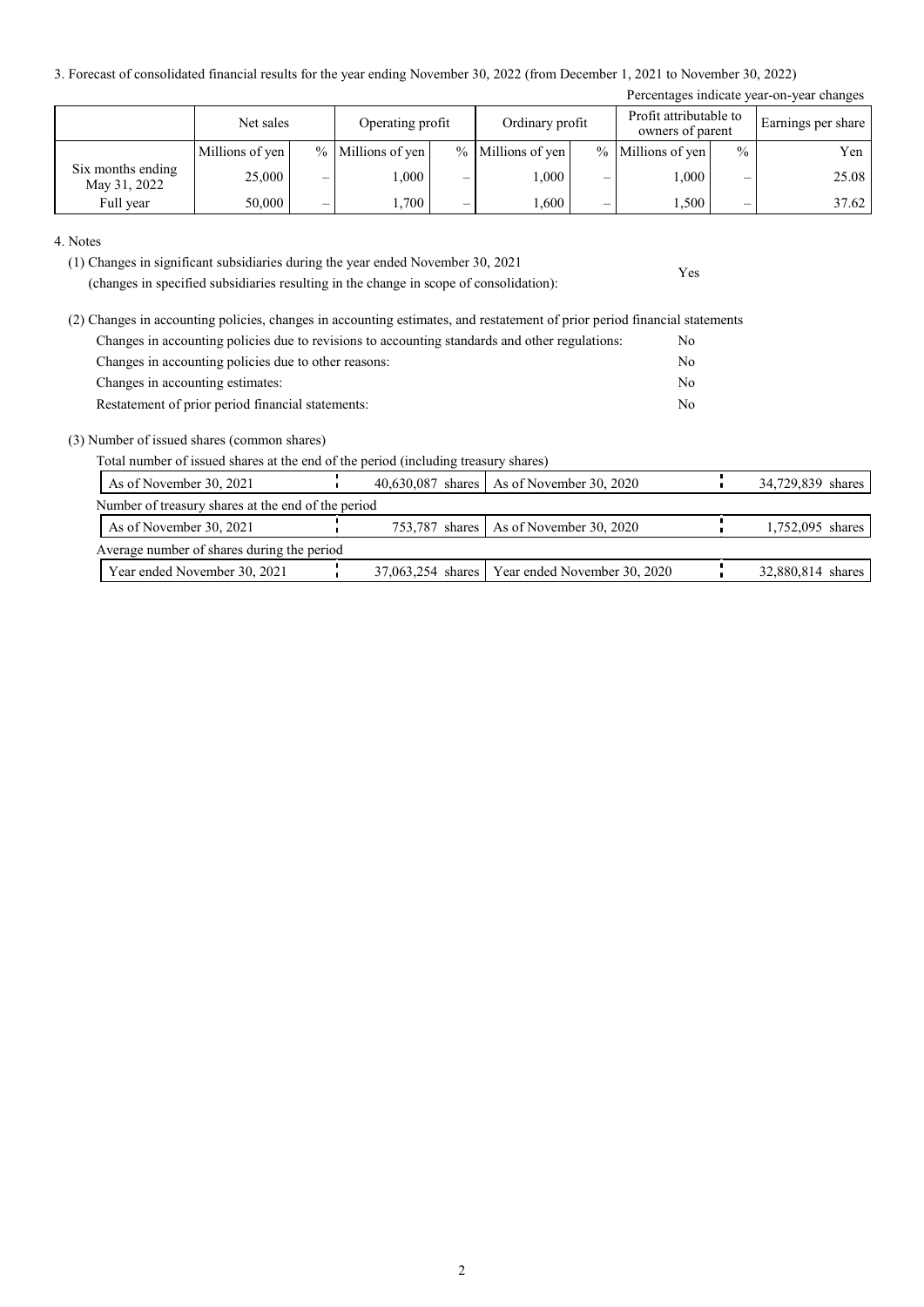# **Consolidated financial statements**

**Consolidated balance sheets**

|                                                     |                         | (Thousands of yen)      |
|-----------------------------------------------------|-------------------------|-------------------------|
|                                                     | As of November 30, 2020 | As of November 30, 2021 |
| Assets                                              |                         |                         |
| Current assets                                      |                         |                         |
| Cash and deposits                                   | 7,567,703               | 10,927,061              |
| Notes and accounts receivable - trade               | 12,528,667              | 13,542,403              |
| Electronically recorded monetary claims - operating | 2,497,229               | 3,171,123               |
| Merchandise and finished goods                      | 4,604,066               | 5,350,885               |
| Work in process                                     | 2,113,904               | 2,130,371               |
| Raw materials and supplies                          | 1,651,465               | 1,856,915               |
| Accounts receivable - other                         | 569,257                 | 692,012                 |
| Other                                               | 383,946                 | 471,345                 |
| Allowance for doubtful accounts                     | (39, 932)               | (35, 136)               |
| Total current assets                                | 31,876,308              | 38,106,982              |
| Non-current assets                                  |                         |                         |
| Property, plant and equipment                       |                         |                         |
| Buildings and structures                            | 9,762,155               | 10,445,657              |
| Accumulated depreciation                            | (6,317,447)             | (6,361,673)             |
| Buildings and structures, net                       | 3,444,708               | 4,083,983               |
| Machinery, equipment and vehicles                   | 8,876,793               | 9,434,943               |
| Accumulated depreciation                            | (7,526,877)             | (7,829,996)             |
| Machinery, equipment and vehicles, net              | 1,349,916               | 1,604,946               |
| Tools, furniture and fixtures                       | 2,838,850               | 3,156,172               |
| Accumulated depreciation                            | (2, 138, 487)           | (2, 288, 333)           |
| Tools, furniture and fixtures, net                  | 700,363                 | 867,838                 |
| Land                                                | 3,923,065               | 3,690,159               |
| Leased assets                                       | 549,471                 | 596,653                 |
| Accumulated depreciation                            | (264,317)               | (334, 548)              |
| Leased assets, net                                  | 285,154                 | 262,105                 |
| Construction in progress                            | 432,833                 | 1,440,999               |
| Total property, plant and equipment                 | 10,136,041              | 11,950,032              |
| Intangible assets                                   |                         |                         |
| Software                                            | 734,465                 | 938,417                 |
| Goodwill                                            | 3,967,287               | 4,394,812               |
| Technical assets                                    | 385,875                 | 542,329                 |
| Customer relationship                               | 2,152,744               | 2,183,926               |
| Other                                               | 227,455                 | 352,358                 |
| Total intangible assets                             | 7,467,828               | 8,411,844               |
| Investments and other assets                        |                         |                         |
| Investment securities                               | 3,693,731               | 3,612,852               |
| Retirement benefit asset                            | 55,062                  | 393,341                 |
| Deferred tax assets                                 | 448,319                 | 408,226                 |
| Long-term deposits                                  | 185,863                 | 175,167                 |
| Other                                               | 480,317                 | 554,157                 |
| Allowance for doubtful accounts                     | (24, 357)               | (23,954)                |
| Total investments and other assets                  | 4,838,936               | 5,119,790               |
| Total non-current assets                            | 22,442,805              | 25,481,667              |
| Total assets                                        | 54,319,113              | 63,588,650              |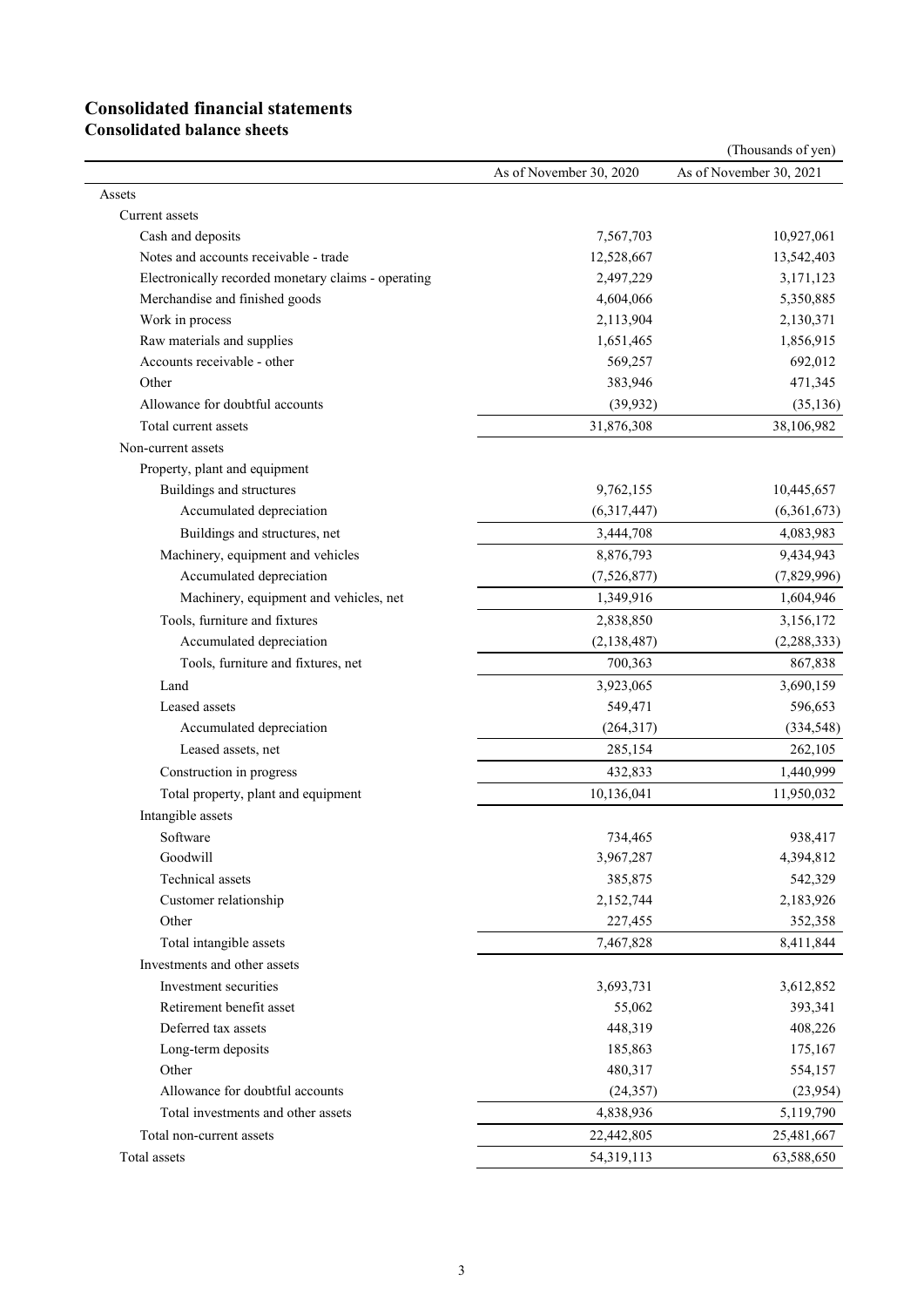|                                                       |                         | (Thousands of yen)      |
|-------------------------------------------------------|-------------------------|-------------------------|
|                                                       | As of November 30, 2020 | As of November 30, 2021 |
| Liabilities                                           |                         |                         |
| Current liabilities                                   |                         |                         |
| Notes and accounts payable - trade                    | 8,180,533               | 8,851,843               |
| Electronically recorded obligations - operating       | 3,546,770               | 3,265,906               |
| Electronically recorded obligations - non-operating   | 22,267                  | 23,077                  |
| Notes payable - facilities                            | 27,596                  | 81,045                  |
| Short-term borrowings                                 | 5,971,800               | 9,053,400               |
| Accounts payable - other                              | 408,153                 | 300,021                 |
| Accrued expenses                                      | 2,693,737               | 2,790,109               |
| Income taxes payable                                  | 495,139                 | 875,499                 |
| Accrued consumption taxes                             | 237,264                 | 272,351                 |
| Provision for bonuses                                 | 825,803                 | 794,853                 |
| Provision for sales returns                           | 9,400                   | 24,334                  |
| Provision for product warranties                      | 3,119                   | 4,914                   |
| Other                                                 | 504,608                 | 301,889                 |
| Total current liabilities                             | 22,926,193              | 26,639,245              |
| Non-current liabilities                               |                         |                         |
| Long-term borrowings                                  | 5,965,900               | 5,812,500               |
| Lease obligations                                     | 206,463                 | 186,697                 |
| Deferred tax liabilities                              | 815,148                 | 936,999                 |
| Provision for share-based compensation                | 66,255                  | 66,255                  |
| Retirement benefit liability                          | 2,382,479               | 2,598,896               |
| Other                                                 | 305,421                 | 306,783                 |
| Total non-current liabilities                         | 9,741,667               | 9,908,132               |
| Total liabilities                                     | 32,667,860              | 36,547,377              |
| Net assets                                            |                         |                         |
| Shareholders' equity                                  |                         |                         |
| Share capital                                         | 2,687,078               | 4,528,304               |
| Capital surplus                                       | 4,340,560               | 6,516,607               |
| Retained earnings                                     | 13,942,575              | 15,062,322              |
| Treasury shares                                       | (483, 569)              | (254, 106)              |
| Total shareholders' equity                            | 20,486,645              | 25,853,127              |
| Accumulated other comprehensive income                |                         |                         |
| Valuation difference on available-for-sale securities | 1,082,259               | 985,867                 |
| Deferred gains or losses on hedges                    | 261                     | (763)                   |
| Foreign currency translation adjustment               | 73,244                  | 103,839                 |
| Remeasurements of defined benefit plans               | 8,841                   | 92,615                  |
| Total accumulated other comprehensive income          | 1,164,607               | 1,181,558               |
| Non-controlling interests                             |                         | 6,586                   |
| Total net assets                                      | 21,651,252              | 27,041,272              |
| Total liabilities and net assets                      | 54,319,113              | 63,588,650              |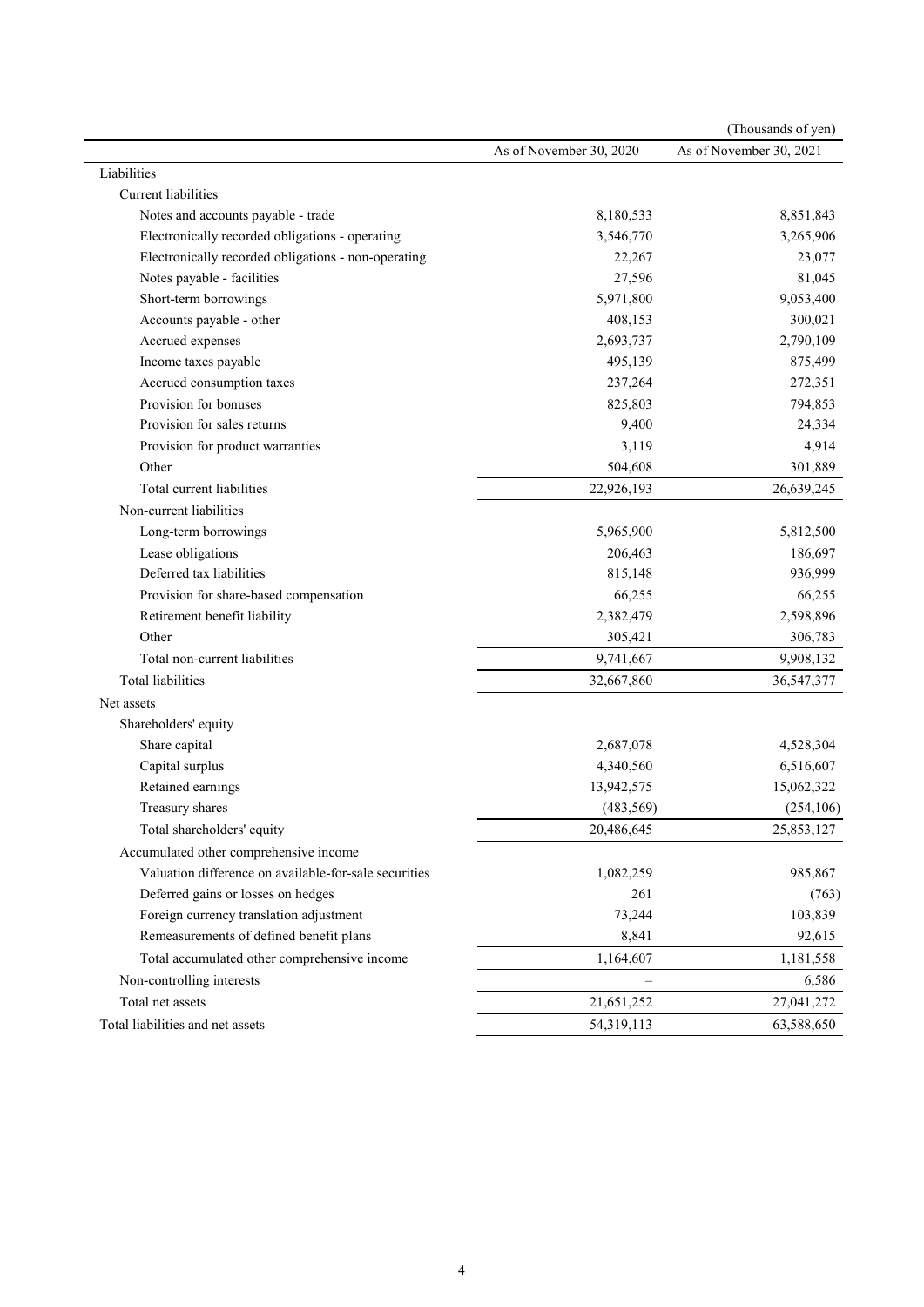|                                                               |                   | (Thousands of yen) |
|---------------------------------------------------------------|-------------------|--------------------|
|                                                               | Fiscal year ended | Fiscal year ended  |
|                                                               | November 30, 2020 | November 30, 2021  |
| Net sales                                                     | 65,341,459        | 72,322,233         |
| Cost of sales                                                 | 50,859,174        | 55,719,570         |
| Gross profit                                                  | 14,482,284        | 16,602,662         |
| Selling, general and administrative expenses                  |                   |                    |
| Packing and transportation costs                              | 1,500,606         | 1,714,463          |
| Advertising expenses                                          | 853,074           | 745,429            |
| Provision of allowance for doubtful accounts                  | 10,601            | 12,001             |
| Bad debt expenses                                             |                   | 912                |
| Remuneration, salaries and allowances                         | 4,117,128         | 4,676,871          |
| Retirement benefit expenses                                   | 253,831           | 298,893            |
| Provision for bonuses                                         | 135,297           | 137,370            |
| Welfare expenses                                              | 749,733           | 905,885            |
| Travel and transportation expenses                            | 230,915           | 187,634            |
| Depreciation                                                  | 634,165           | 874,400            |
| Rent expenses                                                 | 218,637           | 266,755            |
| Other                                                         | 3,743,119         | 4,498,981          |
| Total selling, general and administrative expenses            | 12,447,112        | 14,319,599         |
| Operating profit                                              | 2,035,172         | 2,283,063          |
| Non-operating income                                          |                   |                    |
| Interest income                                               | 1,089             | 2,516              |
| Dividend income                                               | 58,933            | 65,106             |
| Rental income                                                 | 47,431            | 32,353             |
| Administrative service fee income                             | 15,393            | 13,702             |
| Share of profit of entities accounted for using equity method | 430               |                    |
| Reversal of allowance for doubtful accounts                   |                   | 1,329              |
| Surrender value of insurance policies                         | 40,185            | 27,861             |
| Other                                                         | 105,261           | 171,518            |
| Total non-operating income                                    | 268,724           | 314,387            |
| Non-operating expenses                                        |                   |                    |
| Interest expenses                                             | 47,266            | 59,811             |
| Foreign exchange losses                                       | 28,132            | 7,688              |
| Commission for syndicated loans                               | 104,270           | 4,066              |
| Rent costs                                                    | 28,450            | 15,000             |
| Share of loss of entities accounted for using equity method   |                   | 5,142              |
| Taxes and dues                                                | 37,702            |                    |
| loss due to insurance contract change                         | 34,787            |                    |
| Other                                                         | 54,860            | 34,862             |
| Total non-operating expenses                                  | 335,469           | 126,573            |
| Ordinary profit                                               | 1,968,427         | 2,470,877          |

### **Consolidated statements of income and consolidated statements of comprehensive income Consolidated statements of income**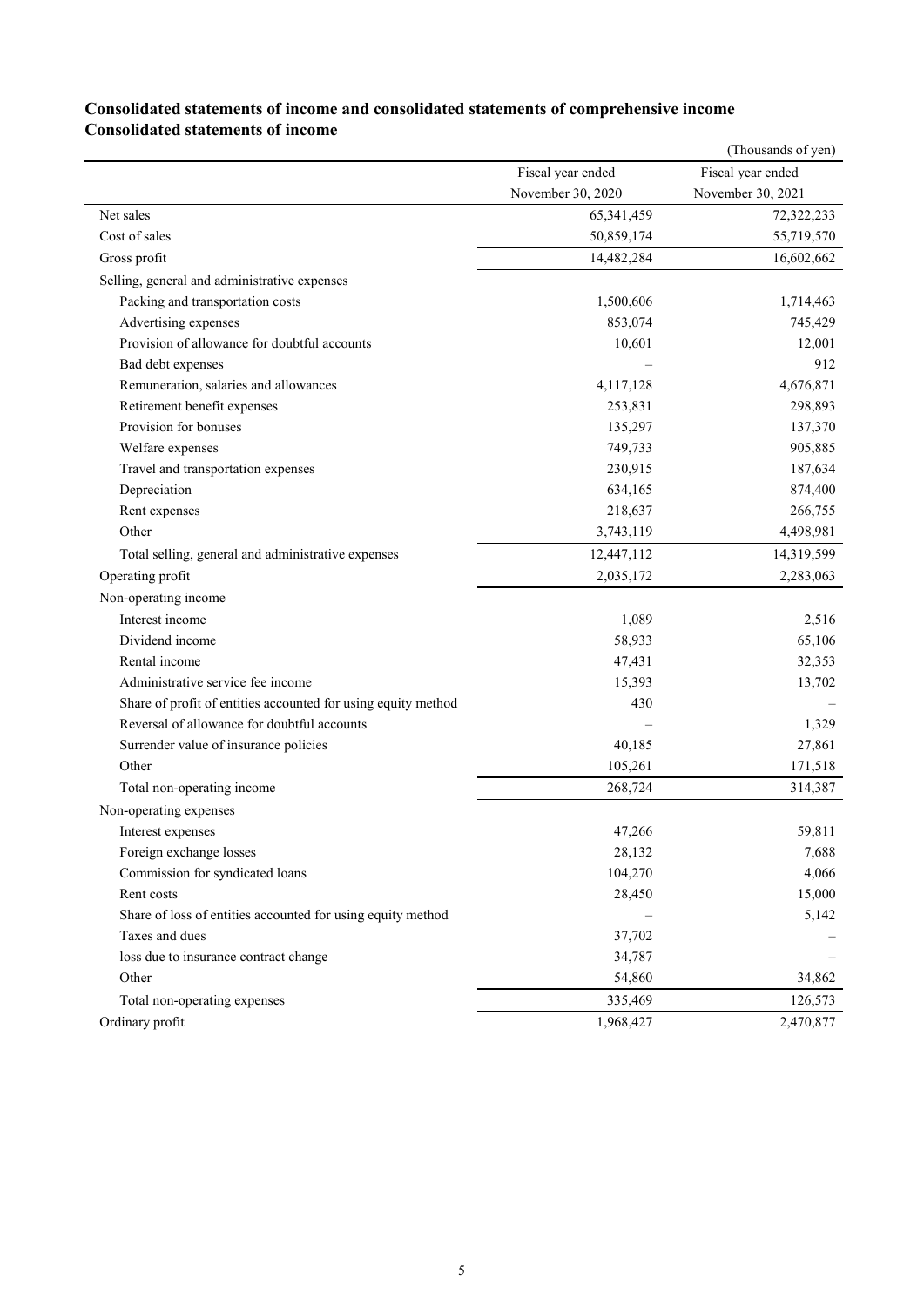|                                                  |                   | (Thousands of yen) |
|--------------------------------------------------|-------------------|--------------------|
|                                                  | Fiscal year ended | Fiscal year ended  |
|                                                  | November 30, 2020 | November 30, 2021  |
| Extraordinary income                             |                   |                    |
| Gain on sale of non-current assets               | 8,584             | 640,904            |
| Gain on sale of investment securities            | 17,412            | 81,232             |
| Gain on bargain purchase                         | 620,868           |                    |
| Total extraordinary income                       | 646,865           | 722,137            |
| <b>Extraordinary losses</b>                      |                   |                    |
| Loss on sale of non-current assets               | 868               | 1,336              |
| Loss on disposal of non-current assets           | 18,924            | 62,405             |
| Loss on sale of golf club membership             | 149               |                    |
| Impairment losses                                | 5,960             |                    |
| Total extraordinary losses                       | 25,902            | 63,742             |
| Profit before income taxes                       | 2,589,390         | 3,129,272          |
| Income taxes - current                           | 877,199           | 1,297,478          |
| Income taxes - deferred                          | (273, 143)        | 60,878             |
| Total income taxes                               | 604,055           | 1,358,356          |
| Profit                                           | 1,985,334         | 1,770,915          |
| Profit attributable to non-controlling interests | 1,552             | (1,047)            |
| Profit attributable to owners of parent          | 1,983,782         | 1,771,962          |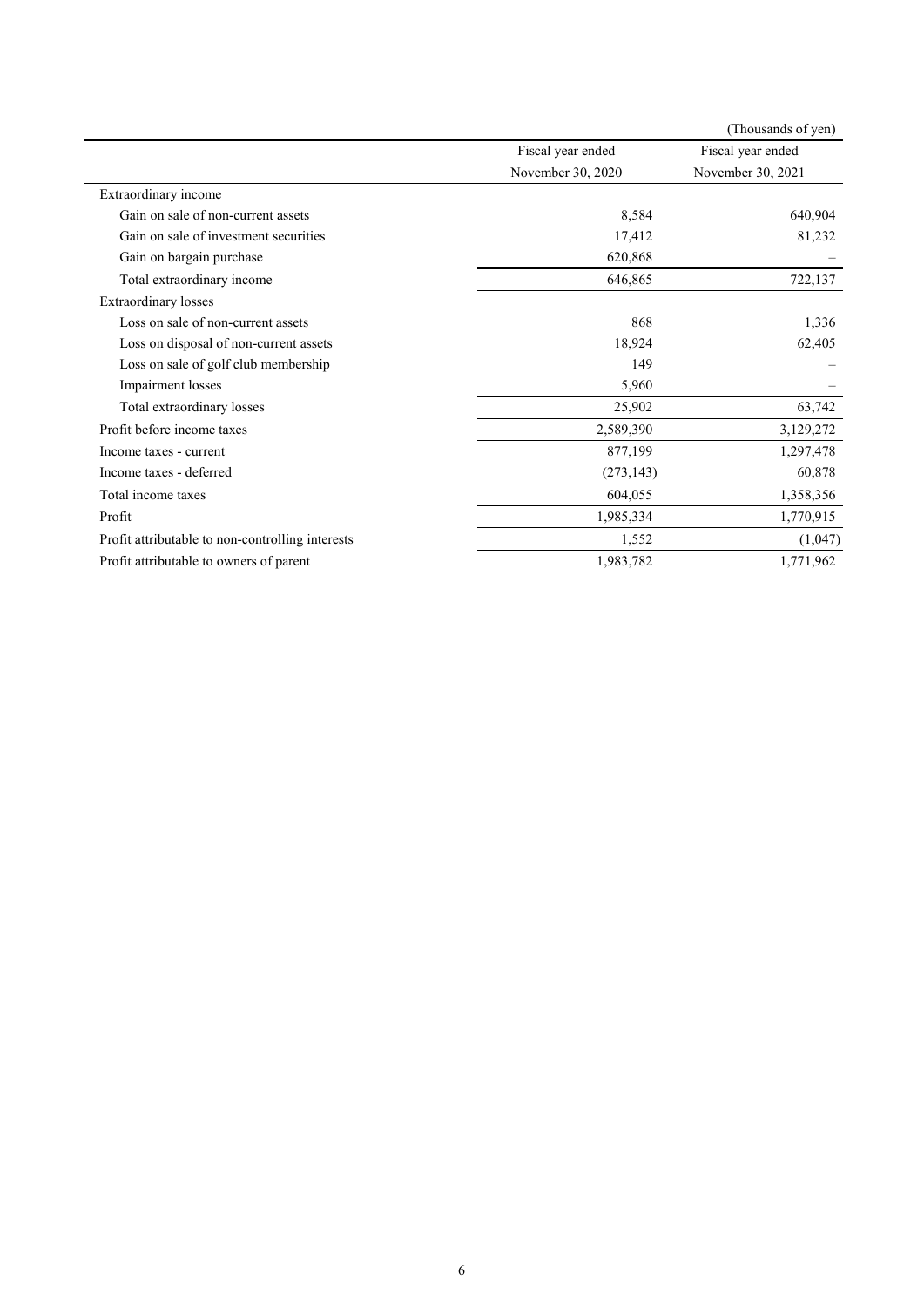### **Consolidated statements of comprehensive income**

|                                                           |                   | (Thousands of yen) |  |
|-----------------------------------------------------------|-------------------|--------------------|--|
|                                                           | Fiscal year ended | Fiscal year ended  |  |
|                                                           | November 30, 2020 | November 30, 2021  |  |
| Profit                                                    | 1,985,334         | 1,770,915          |  |
| Other comprehensive income                                |                   |                    |  |
| Valuation difference on available-for-sale securities     | (331,716)         | (95, 967)          |  |
| Deferred gains or losses on hedges                        | (2,886)           | (1,016)            |  |
| Foreign currency translation adjustment                   | (12,200)          | 30,595             |  |
| Remeasurements of defined benefit plans, net of tax       | (45,807)          | 83,773             |  |
| Share of other comprehensive income of entities accounted | (198)             | (432)              |  |
| for using equity method                                   |                   |                    |  |
| Total other comprehensive income                          | (392, 809)        | 16,951             |  |
| Comprehensive income                                      | 1,592,525         | 1,787,866          |  |
| Comprehensive income attributable to                      |                   |                    |  |
| Comprehensive income attributable to owners of parent     | 1,591,423         | 1,788,914          |  |
| Comprehensive income attributable to non-controlling      |                   |                    |  |
| interests                                                 | 1,101             | (1,047)            |  |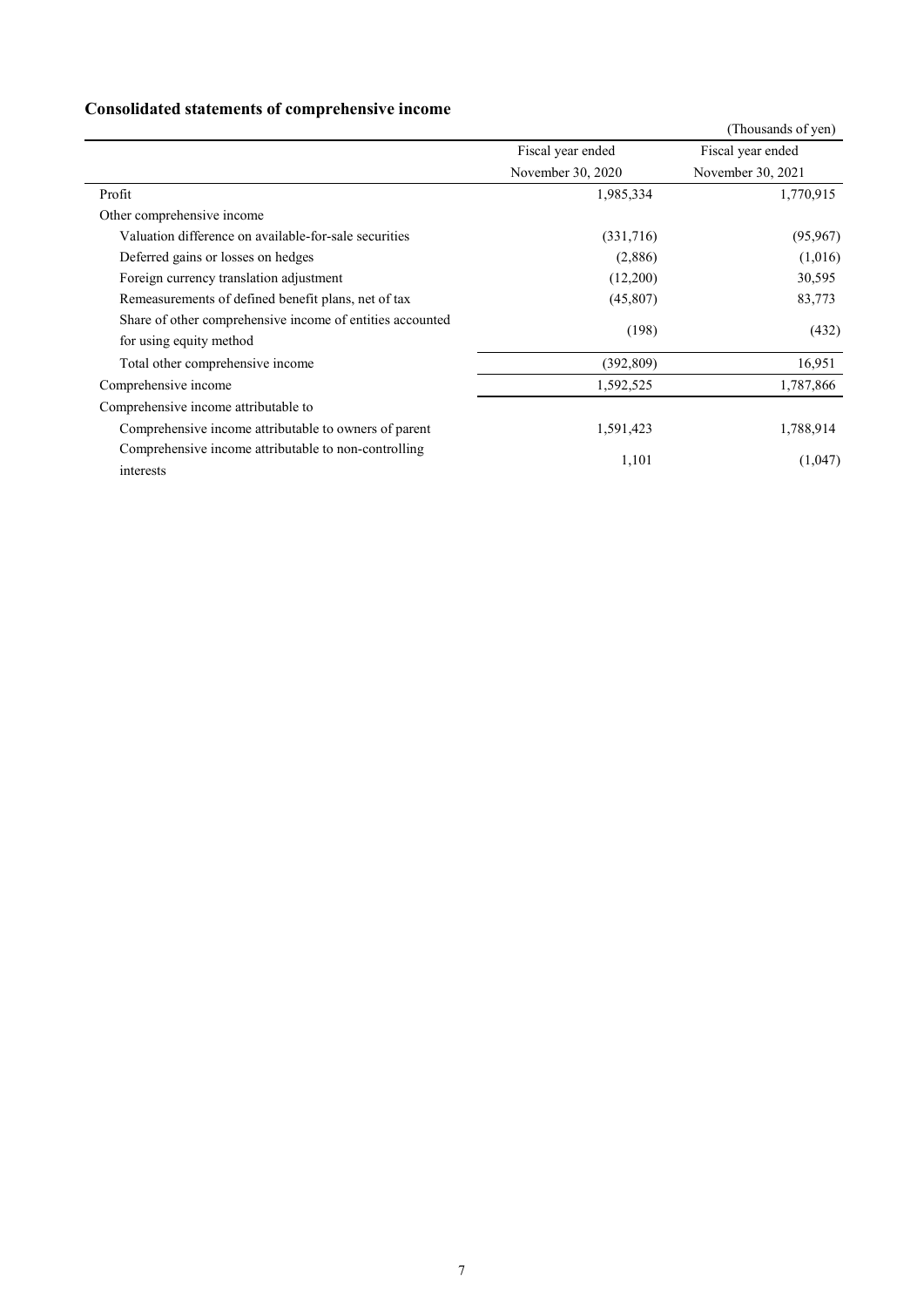#### **Consolidated statements of changes in equity**

Fiscal year ended November 30, 2020

 (Thousands of yen) Shareholders' equity Share capital Capital surplus Retained earnings Treasury shares Total shareholders' equity Balance at beginning of period 2,663,679 18,866,358 18,866,358 12,431,620 (537,486) 18,866,358 Changes during period Issuance of new shares 23,398 23,398 23,398 23,398 23,398 25,398 25,398 25,398 25,46,796 Dividends of surplus (472,826) (472,826) (472,826) (472,826) Profit attributable to owners of parent 1,983,782 1,983,782 Purchase of treasury  $\frac{1}{\text{shares}}$  (88) (88) Disposal of treasury  $\frac{54,005}{54,005}$  54,005 Change in ownership interest of parent due to transactions with noncontrolling interests  $8,617$  8,617 Net changes in items other than shareholders' equity Total changes during period 1,620,287<br>period 23,398 32,016 1,510,955 53,917 1,620,287 Balance at end of period 2,687,078 4,340,560 13,942,575 (483,569) 20,486,645

|                                                                                                     | Accumulated other comprehensive income                         |                                       |                                               |                                               |                                                          |                              |                  |
|-----------------------------------------------------------------------------------------------------|----------------------------------------------------------------|---------------------------------------|-----------------------------------------------|-----------------------------------------------|----------------------------------------------------------|------------------------------|------------------|
|                                                                                                     | Valuation<br>difference on<br>available-for-sale<br>securities | Deferred gains or<br>losses on hedges | Foreign currency<br>translation<br>adjustment | Remeasurements<br>of defined<br>benefit plans | Total<br>accumulated<br>other<br>comprehensive<br>income | Non-controlling<br>interests | Total net assets |
| Balance at beginning of<br>period                                                                   | 1,414,174                                                      | 3,147                                 | 84,993                                        | 54,649                                        | 1,556,965                                                | 8,495                        | 20,431,819       |
| Changes during period                                                                               |                                                                |                                       |                                               |                                               |                                                          |                              |                  |
| Issuance of new shares                                                                              |                                                                |                                       |                                               |                                               | $\overline{\phantom{0}}$                                 |                              | 46,796           |
| Dividends of surplus                                                                                |                                                                |                                       |                                               |                                               | $\overline{\phantom{0}}$                                 |                              | (472, 826)       |
| Profit attributable to<br>owners of parent                                                          |                                                                |                                       |                                               |                                               | $\overline{\phantom{0}}$                                 |                              | 1,983,782        |
| Purchase of treasury<br>shares                                                                      |                                                                |                                       |                                               |                                               | $\overline{\phantom{0}}$                                 |                              | (88)             |
| Disposal of treasury<br>shares                                                                      |                                                                |                                       |                                               |                                               | $\overline{\phantom{0}}$                                 |                              | 54,005           |
| Change in ownership<br>interest of parent due to<br>transactions with non-<br>controlling interests |                                                                |                                       |                                               |                                               |                                                          |                              | 8,617            |
| Net changes in items<br>other than shareholders'<br>equity                                          | (331,915)                                                      | (2,886)                               | (11,748)                                      | (45,807)                                      | (392, 358)                                               | (8, 495)                     | (400, 854)       |
| Total changes during<br>period                                                                      | (331, 915)                                                     | (2,886)                               | (11,748)                                      | (45,807)                                      | (392, 358)                                               | (8, 495)                     | 1,219,433        |
| Balance at end of period                                                                            | 1,082,259                                                      | 261                                   | 73,244                                        | 8,841                                         | 1,164,607                                                | $\overline{\phantom{0}}$     | 21,651,252       |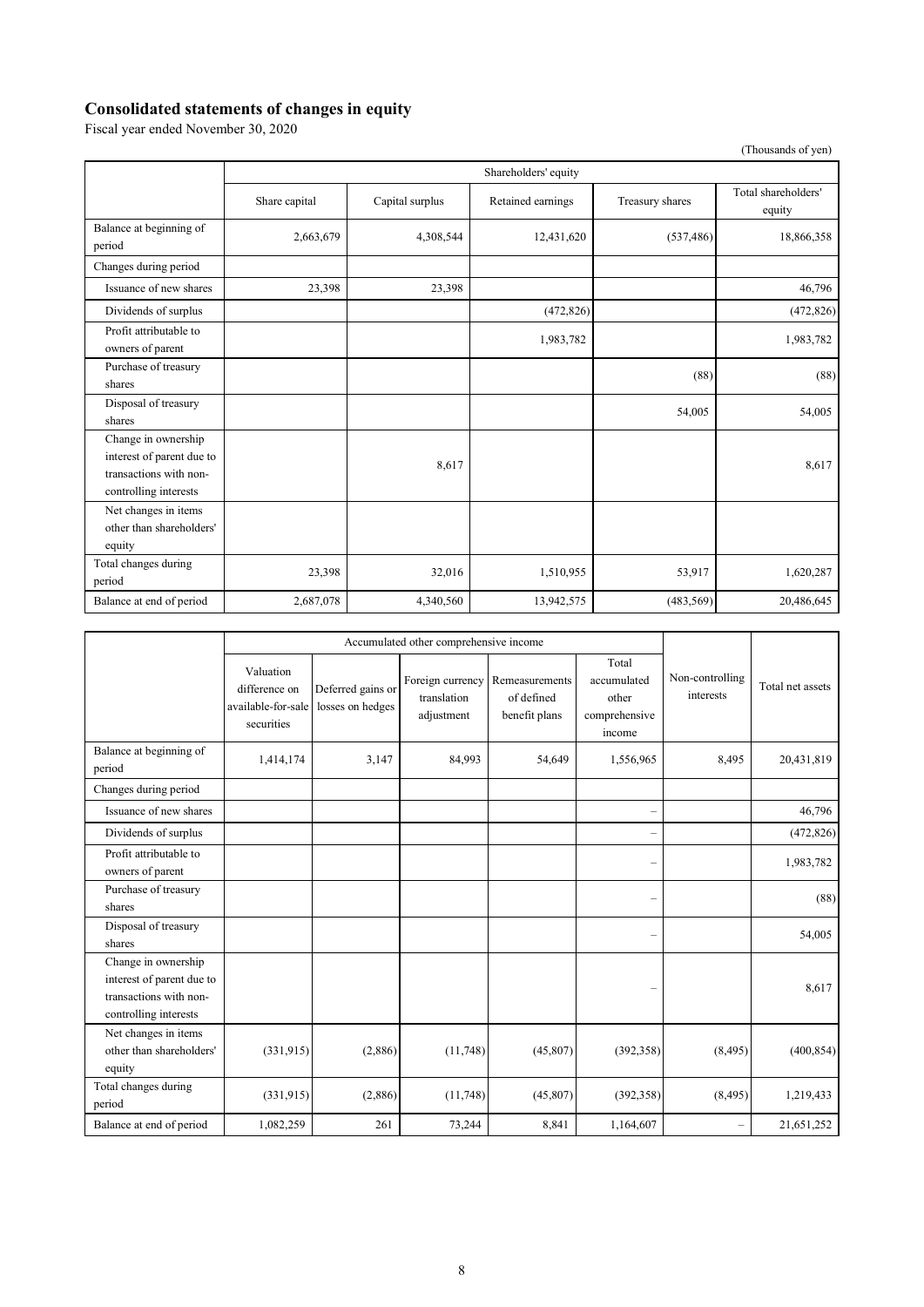#### Fiscal year ended November 30, 2021

(Thousands of yen)

|                                                                                                     | Shareholders' equity |                 |                   |                 |                               |  |
|-----------------------------------------------------------------------------------------------------|----------------------|-----------------|-------------------|-----------------|-------------------------------|--|
|                                                                                                     | Share capital        | Capital surplus | Retained earnings | Treasury shares | Total shareholders'<br>equity |  |
| Balance at beginning of<br>period                                                                   | 2,687,078            | 4,340,560       | 13,942,575        | (483, 569)      | 20,486,645                    |  |
| Changes during period                                                                               |                      |                 |                   |                 |                               |  |
| Issuance of new shares                                                                              | 1,841,226            | 1,841,226       |                   |                 | 3,682,452                     |  |
| Dividends of surplus                                                                                |                      |                 | (652,216)         |                 | (652, 216)                    |  |
| Profit attributable to<br>owners of parent                                                          |                      |                 | 1,771,962         |                 | 1,771,962                     |  |
| Purchase of treasury<br>shares                                                                      |                      |                 |                   | (4, 406)        | (4,406)                       |  |
| Disposal of treasury<br>shares                                                                      |                      | 333,375         |                   | 233,869         | 567,245                       |  |
| Change in ownership<br>interest of parent due to<br>transactions with non-<br>controlling interests |                      | 1,444           |                   |                 | 1,444                         |  |
| Net changes in items<br>other than shareholders'<br>equity                                          |                      |                 |                   |                 |                               |  |
| Total changes during<br>period                                                                      | 1,841,226            | 2,176,046       | 1,119,746         | 229,462         | 5,366,481                     |  |
| Balance at end of period                                                                            | 4,528,304            | 6,516,607       | 15,062,322        | (254, 106)      | 25,853,127                    |  |

|                                                                                                     | Accumulated other comprehensive income                         |                                       |                                               |                                               |                                                          |                              |                  |
|-----------------------------------------------------------------------------------------------------|----------------------------------------------------------------|---------------------------------------|-----------------------------------------------|-----------------------------------------------|----------------------------------------------------------|------------------------------|------------------|
|                                                                                                     | Valuation<br>difference on<br>available-for-sale<br>securities | Deferred gains or<br>losses on hedges | Foreign currency<br>translation<br>adjustment | Remeasurements<br>of defined<br>benefit plans | Total<br>accumulated<br>other<br>comprehensive<br>income | Non-controlling<br>interests | Total net assets |
| Balance at beginning of<br>period                                                                   | 1,082,259                                                      | 261                                   | 73,244                                        | 8,841                                         | 1,164,607                                                | $\overline{\phantom{0}}$     | 21,651,252       |
| Changes during period                                                                               |                                                                |                                       |                                               |                                               |                                                          |                              |                  |
| Issuance of new shares                                                                              |                                                                |                                       |                                               |                                               | $\overline{\phantom{0}}$                                 |                              | 3,682,452        |
| Dividends of surplus                                                                                |                                                                |                                       |                                               |                                               | $\overline{\phantom{0}}$                                 |                              | (652, 216)       |
| Profit attributable to<br>owners of parent                                                          |                                                                |                                       |                                               |                                               | $\overline{\phantom{0}}$                                 |                              | 1,771,962        |
| Purchase of treasury<br>shares                                                                      |                                                                |                                       |                                               |                                               | $\overline{\phantom{0}}$                                 |                              | (4, 406)         |
| Disposal of treasury<br>shares                                                                      |                                                                |                                       |                                               |                                               | —                                                        |                              | 567,245          |
| Change in ownership<br>interest of parent due to<br>transactions with non-<br>controlling interests |                                                                |                                       |                                               |                                               |                                                          |                              | 1.444            |
| Net changes in items<br>other than shareholders'<br>equity                                          | (96,391)                                                       | (1,025)                               | 30,595                                        | 83,773                                        | 16,951                                                   | 6,586                        | 23,537           |
| Total changes during<br>period                                                                      | (96,391)                                                       | (1,025)                               | 30,595                                        | 83,773                                        | 16,951                                                   | 6,586                        | 5,390,019        |
| Balance at end of period                                                                            | 985,867                                                        | (763)                                 | 103,839                                       | 92,615                                        | 1,181,558                                                | 6,586                        | 27,041,272       |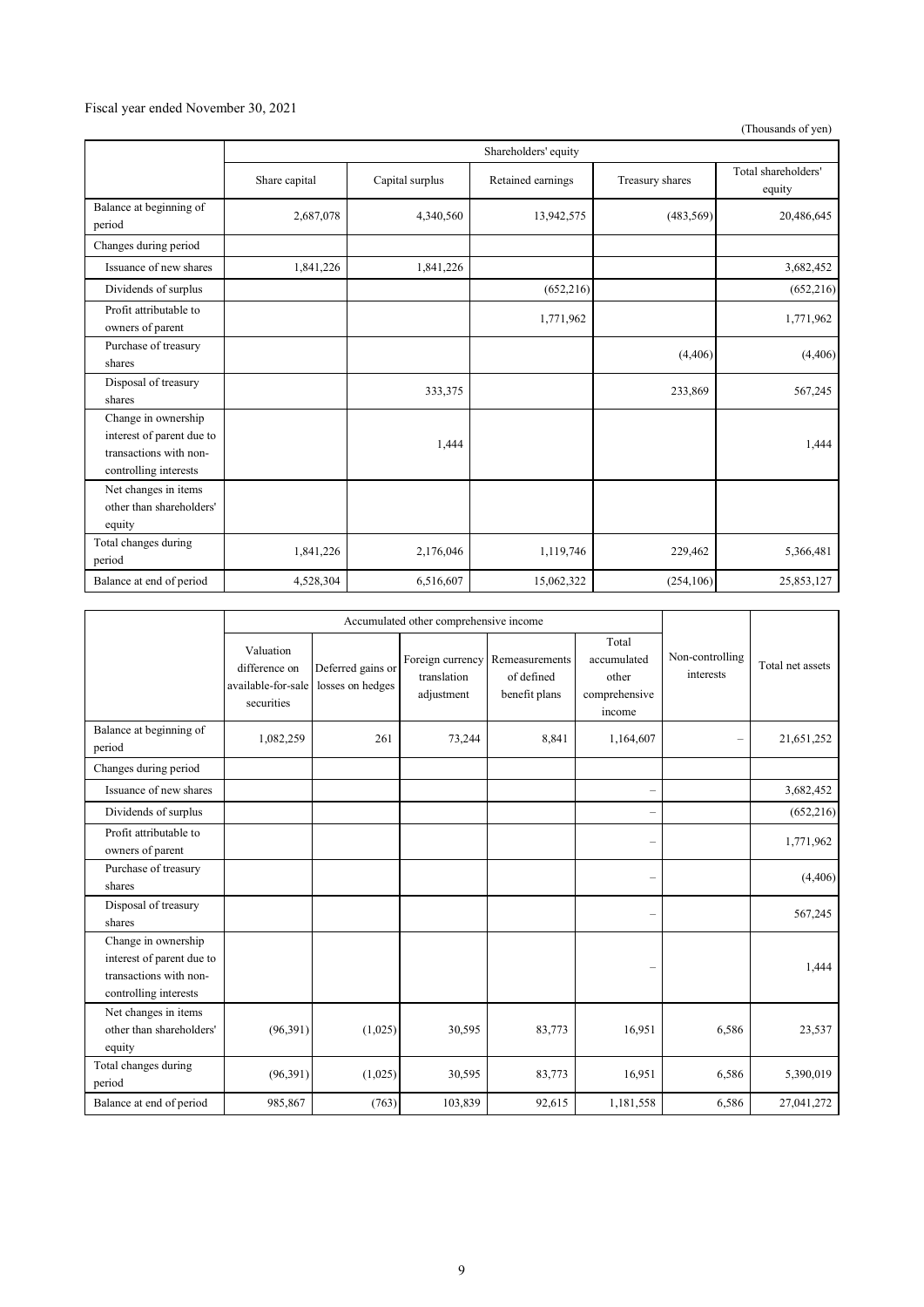### **Consolidated statements of cash flows**

|                                                                 |                   | (Thousands of yen) |
|-----------------------------------------------------------------|-------------------|--------------------|
|                                                                 | Fiscal year ended | Fiscal year ended  |
|                                                                 | November 30, 2020 | November 30, 2021  |
| Cash flows from operating activities                            |                   |                    |
| Profit before income taxes                                      | 2,589,390         | 3,129,272          |
| Depreciation                                                    | 1,369,927         | 1,830,238          |
| Share-based payment expenses                                    | 48,397            | 43,796             |
| Increase (decrease) in allowance for doubtful accounts          | (12,291)          | (6,527)            |
| Increase (decrease) in provision for bonuses                    | 254,739           | (39,708)           |
| Increase (decrease) in provision for product warranties         | (2,001)           | 1,795              |
| increase (decrease) in assets and liabilities related to        |                   |                    |
| retirement benefits                                             | 48,761            | (7, 322)           |
| Interest and dividend income                                    | (60, 022)         | (67, 622)          |
| Interest expenses                                               | 47,266            | 59,811             |
| Share of loss (profit) of entities accounted for using equity   |                   |                    |
| method                                                          | (430)             | 5,142              |
| Gain on bargain purchase                                        | (620, 868)        |                    |
| Impairment losses                                               | 5,960             |                    |
| Foreign exchange losses (gains)                                 | 11,599            | (26, 527)          |
| Loss (gain) on sale of non-current assets                       | (7,715)           | (639, 568)         |
| Loss on retirement of non-current assets                        | 18,924            | 62,405             |
| Loss (gain) on sale of investment securities                    | (17, 412)         | (81,232)           |
| Loss (gain) on sale of golf club membership                     | 149               |                    |
| Decrease (increase) in trade receivables                        | 3,697,745         | (868, 688)         |
|                                                                 |                   |                    |
| Decrease (increase) in inventories                              | (380, 774)        | (574, 626)         |
| Increase (decrease) in trade payables                           | (1,988,708)       | (172, 806)         |
| Decrease (increase) in accounts receivable - other              | 148,492           | (191, 430)         |
| Increase (decrease) in accrued expenses                         | 174,047           | 53,200             |
| Increase (decrease) in accrued consumption taxes                | 38,130            | 25,955             |
| Decrease (increase) in advance payments to suppliers            | 17,664            | 32,316             |
| Other, net                                                      | (64, 683)         | (180, 642)         |
| Subtotal                                                        | 5,316,287         | 2,387,233          |
| Interest and dividends received                                 | 60,682            | 68,018             |
| Interest paid                                                   | (41,068)          | (61, 394)          |
| Payments of retirement benefits for directors (and other        | (683)             | (98, 440)          |
| officers)                                                       |                   |                    |
| Income taxes paid                                               | (1, 194, 824)     | (1,018,247)        |
| Income taxes refund                                             | 3,272             | 72,063             |
| Net cash provided by (used in) operating activities             | 4,143,666         | 1,349,233          |
| Cash flows from investing activities                            |                   |                    |
| Purchase of property, plant and equipment                       | (1,308,467)       | (2,935,251)        |
| Purchase of intangible assets                                   | (444, 867)        | (558, 975)         |
| Proceeds from sale of property, plant and equipment             | 7,877             | 930,311            |
| Purchase of investment securities                               | (334, 557)        | (80, 925)          |
| Proceeds from sale of investment securities                     | 48,753            | 83,241             |
| Payments for acquisition of businesses                          |                   | (70,000)           |
| Purchase of shares of subsidiaries resulting in change in scope |                   |                    |
| of consolidation                                                | (6,200,187)       | (1,681,500)        |
| Proceeds from maturity of insurance funds                       | 32,608            | 18,451             |
| Other, net                                                      | (55, 415)         | (85, 354)          |
| Net cash provided by (used in) investing activities             | (8, 254, 255)     | (4,380,002)        |
|                                                                 |                   |                    |